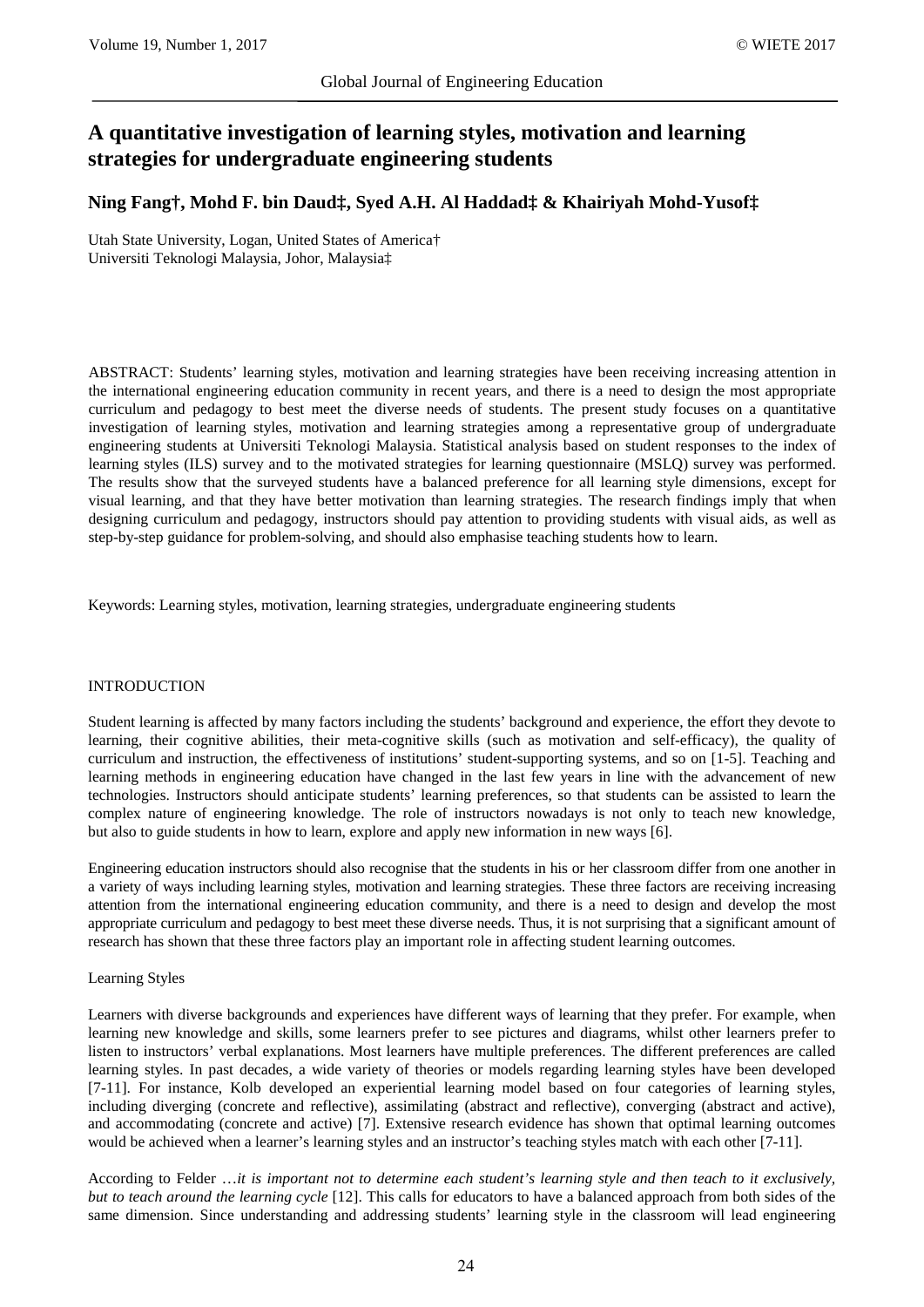students to develop an appreciation of engineering knowledge, educators should consider learners' learning styles when designing curriculum and instruction.

#### Motivation

Motivation involves the variety of reasons why learners want to learn. It is often the driving force behind learners' behaviour. Research has shown that motivation plays a significant role in achieving maximum learning outcomes [13-17]. A learner with high motivation would more likely spend more time and effort on learning tasks than a learner with low motivation. Seifit reported five patterns of learners' behaviours that are directly associated with motivation, including mastery, failure avoidance, learned helplessness, work avoidance, and passiveness-aggressiveness or hostile work avoidance [13].

Factors affecting learners' motivation have also been studied. For example, based on an achievement goal framework, Meece et al examined the effects of classroom and school environments on students' academic motivation and achievement [14]. They found that classroom environments not only affect students' academic engagement and achievement, but also students' motivation and self-perceptions. In addition, researchers have also shown that instructors' engagement with students during class time is linked to increasing students' intrinsic motivation to learn. Other studies have also identified that engineering students' motivation to learn are closely related to their persistence, achievement and interests [18].

#### Learning Strategies

Learning strategies include both cognitive and meta-cognitive strategies (such as thoughts and actions) that learners use when learning new knowledge and skills [19-22]. A substantial amount of research evidence has demonstrated a strong co-relationship between learning strategies and academic achievement. For example, based on a path analysis of 283 high school students in geometry classes, Pokay et al found that when students were first exposed to the new course content early in a semester, their use of subject-matter-specific strategies and effort and persistence were related to academic achievement [19]. When students were more familiar with the course content later in the semester, learning strategies that involved planning and monitoring progress became more predictive of students' grades.

#### The Objective and Structure of the Present Study

The objective of the present study is to determine learning styles, motivation and learning strategies of a representative group of undergraduate engineering students at Universiti Teknologi Malaysia in Malaysia. First, two survey instruments that were employed in this research are described, including the index of learning styles (ILS) survey [23] and the motivated strategies for learning questionnaire (MSLQ) survey [24]. Both survey instruments have a high degree of reliability and validity. Next, the method of data collection is introduced. Then, major results from statistical analysis are presented and discussed, followed by a discussion of the limitations of the present study. Finally, conclusions are made at the end of this article.

# INDEX OF LEARNING STYLES (ILS) SURVEY

The index of learning styles (ILS) survey [23] is a 44-item, self-scoring instrument that that assesses learning style preferences on four pairs of dimensions of the Felder-Silverman model [8]. This questionnaire survey was developed particularly for engineering students. The four pairs of dimensions are: active/reflective, sensing/intuitive, visual/verbal and sequential/global. The definition of these dimensions can be found from the original work by Felder and Silverman [8]. Students respond to each of the 44 items in the questionnaire survey. For example, in Item 1 the statement to be confirmed is …*I understand something better after I (a) try it out; (b) think it through?* Students' submissions are, then, automatically scored on the Internet for each pair of dimensions of learning style preferences [23].

# MOTIVATED STRATEGIES FOR LEARNING QUESTIONNAIRE (MSLQ) SURVEY

The motivated strategies for learning questionnaire (MSLQ) is a well-adopted, self-reported instrument assessing college students' motivational orientations and their use of different learning strategies in a college course [24]. It measures students' intrinsic goal orientation, extrinsic goal orientation, task value, control of learning beliefs, self-efficacy for learning and performance, test anxiety, rehearsal, elaboration, and so on. This 81-item instrument is divided into the motivation scale (31 items) and the learning strategies scale (19 items). Each scale has a set of sub-scales. The definitions of each scale can be found in the original work by Pintrich et al [24].

# DATA COLLECTION

A total of 42 first-year undergraduate students in the Faculty of Mechanical Engineering at Universiti Teknologi Malaysia responded to the two surveys. Students' responses to the index of learning styles (ILS) survey were automatically scored over the Internet [23]. The score ranges were from 1 to 11 points, where 1-3 points represents a balanced preference between the two dimensions in the same pair; 5-7 points a moderate preference for one dimension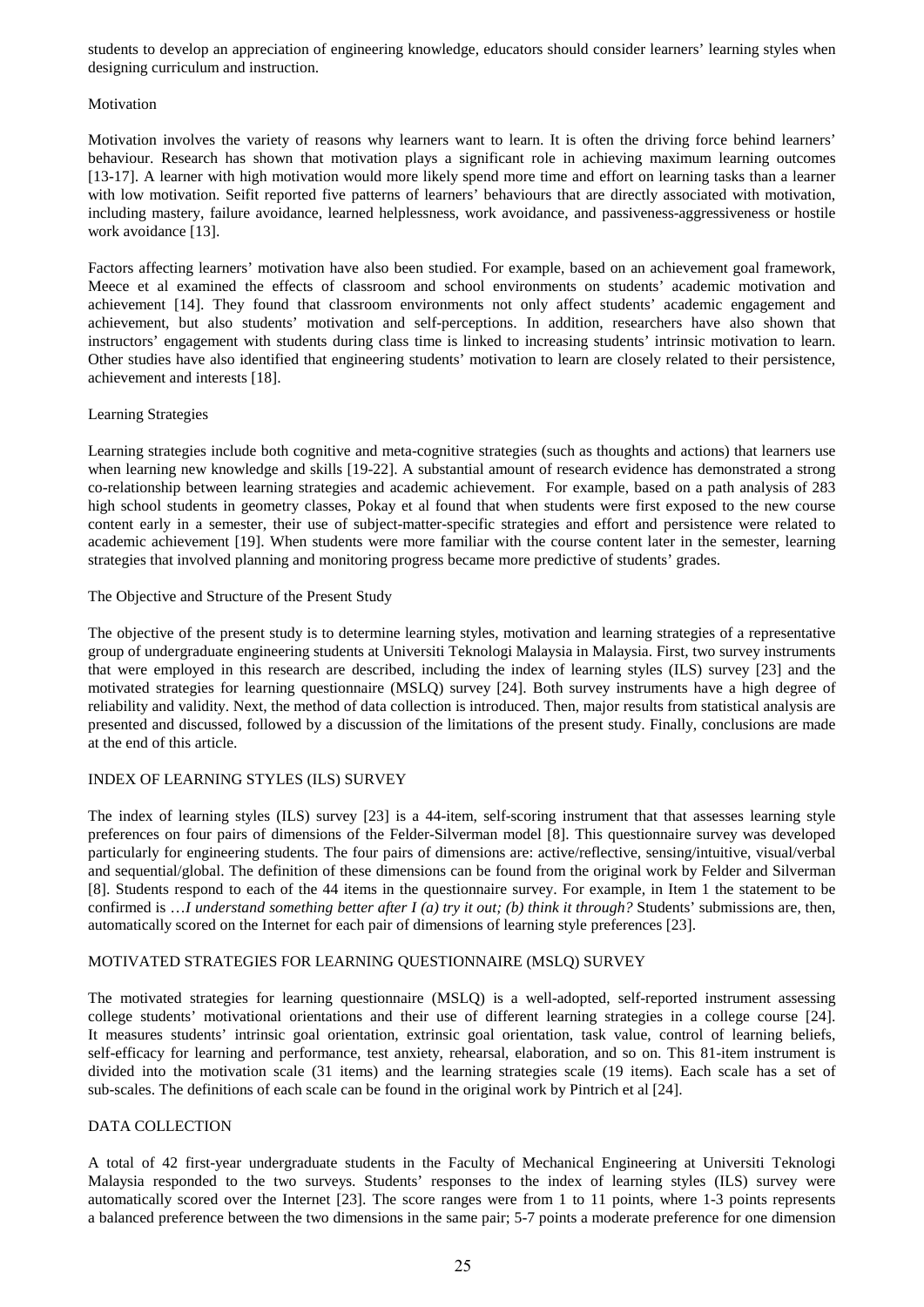over the other dimension in the same pair; and 9-11 points a strong preference for one dimension over the other dimension in the same pair. As an example, Figure 1 shows a student's scores in each pair of learning style dimensions. Based on Figure 1, this student has a balanced preference between active and reflective; between sensing and intuitive; and between sequential and global learning style dimensions. The student has a very strong preference for visual learning over verbal learning.

| <b>ACT</b> |   |  |  |                                               |  |  |  | REF        |
|------------|---|--|--|-----------------------------------------------|--|--|--|------------|
| <b>SEN</b> |   |  |  |                                               |  |  |  | <b>INT</b> |
| <b>VIS</b> | X |  |  | $\leftarrow - -$                              |  |  |  | <b>VRB</b> |
| SEQ        |   |  |  | 11 9 7 5 3 1 1 3 5 7 9 11<br>$\leftarrow - -$ |  |  |  | GLO        |

Figure 1: Example: a student's scores in each pair of learning style dimensions.

Qualtrics, a popular computer software package designed for surveys, was employed to create 81 on-line survey items included in the motivated strategies for learning questionnaire (MSLQ) survey [24]. Students were asked to respond to these 81 on-line items on the Internet. For each item, students chose a scale between 1 and 7 points, where 1 means *not at all true of me* and 7 means *very true of me*. SPSS, a popular computer software package designed for statistical analysis, was employed to analyse students' responses to these survey items.

#### RESULTS AND ANALYSIS

#### Learning Styles

Table 1 shows the results of a statistical analysis of students' learning styles. As can be seen from Table 1, overall, students' preferences for all learning style dimensions were balanced, except for visual learning (moderate preference). As many as 81.8% of the surveyed students prefer visual learning, as compared to only 18.2% of the students preferring verbal learning. In addition, as many as 72.7% of the surveyed students prefer sequential learning, as compared to only 27.3% of the students preferring global learning.

| Learning<br>styles    | Active          | Reflective      | Sensing  | Intuitive | Visual   | Verbal          | Sequential      | Global          |
|-----------------------|-----------------|-----------------|----------|-----------|----------|-----------------|-----------------|-----------------|
| Percentage            | 54.5%           | 45.5%           | 45.5%    | 54.5%     | 81.8%    | 18.2%           | 72.7%           | 27.3%           |
| of students           |                 |                 |          |           |          |                 |                 |                 |
| Mean                  | 3.00            | 3.80            | 3.20     | 2.75      | 7.33     | 2.50            | 4.00            | 3.00            |
| Standard              | 2.26            | 2.70            | 2.57     | 2.26      | 3.31     | 1.91            | 2.42            | 2.19            |
| deviation             |                 |                 |          |           |          |                 |                 |                 |
| Average<br>preference | <b>Balanced</b> | <b>Balanced</b> | Balanced | Balanced  | Moderate | <b>Balanced</b> | <b>Balanced</b> | <b>Balanced</b> |

Table 1: Statistical analysis of students' learning styles.

The above results imply that when designing curriculum and pedagogy, instructors should pay more attention to providing students with visual aids. As the majority of students are visual learners, visual aids, such as figures, graphs, pictures, hands-on demonstration, and computer simulation and animation, are particularly helpful for students to understand the concepts and problems students are studying. For example, many important concepts in engineering mechanics, such as general planar motion of a rigid body, are abstract concepts that many students have difficulty understanding via the instructor's verbal explanations. Hands-on demonstrations or computer simulations and animation can help students visualise how a rigid body moves in a 3D space and how the velocity and acceleration of the rigid body vary as the position of the rigid body changes. In the well-known study of *How People Learn* [25], it is also recommended that a variety of visual aids be used in instruction to maximise student learning outcomes.

The above results also imply that when designing curriculum and pedagogy, instructors should pay attention to a detailed explanation of step-by-step procedures for problem-solving. As the majority of students are sequential learners, step-by-step explanations of how to solve a problem help students master problem-solving procedures. For examples, when solving an engineering mechanics problem that involves the use of Newton's Second Law, several steps should be followed. Step 1: construct a free-body diagram and a kinetic diagram. Step 2: Apply Newton's Second Law to set up kinetics equations in x- and/or y-directions. Step 3: Compare the number of unknowns and the number of available equations. Find additional equations if the number of unknowns is more than the number of available equations.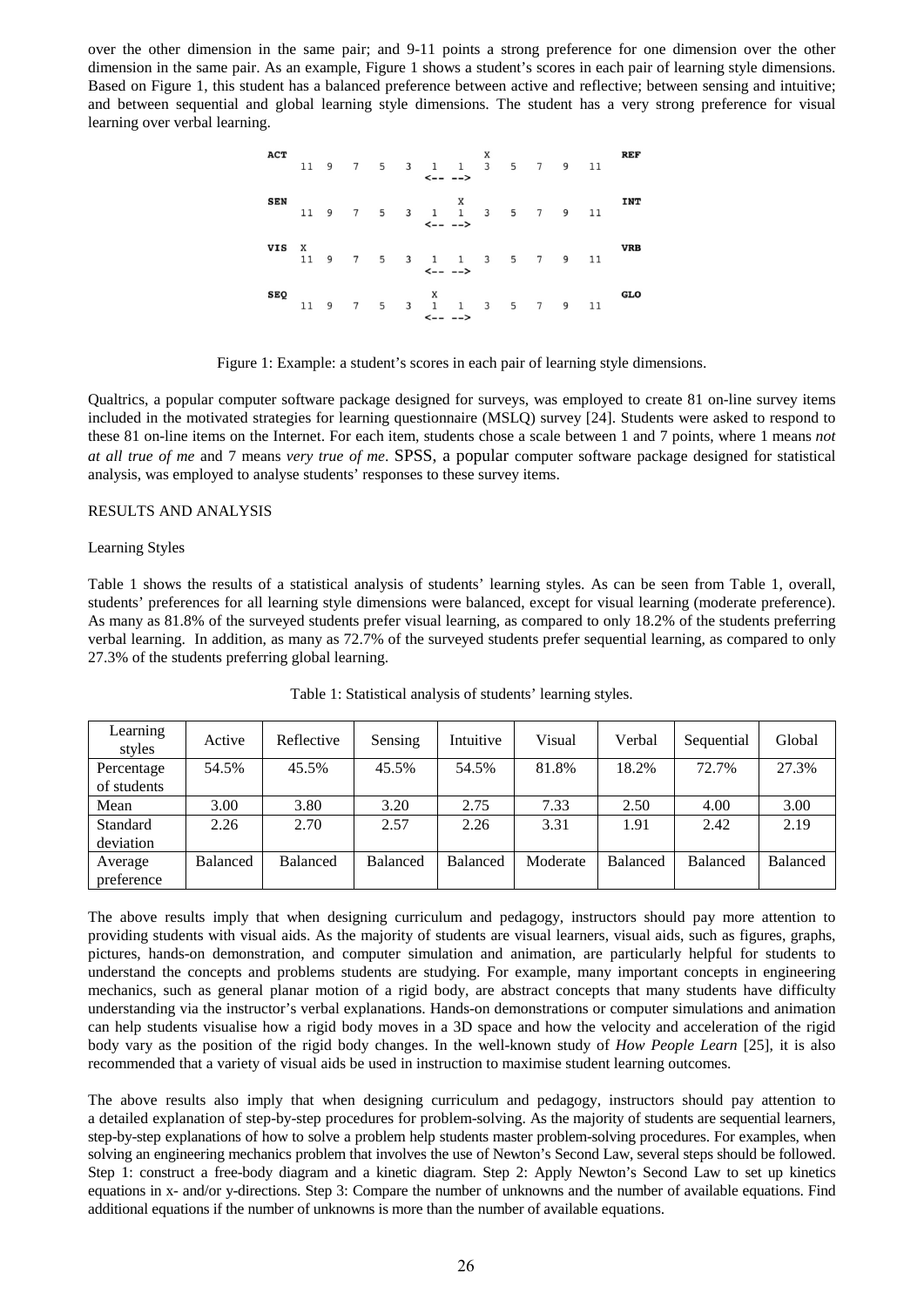### Motivation

Table 2 shows the results of a statistical analysis of students' motivation. Note that the data shown in Table 2 is based on a 7-point scale with 1 for *not at all true of me* and 7 for *very true of me*. Based on the mean values (4.52 - 5.33) listed in Table 2, students have moderate motivation. The lowest score is for test anxiety (4.52), and the highest score is for the control of learning belief (5.33).

| Sub-scale (number of survey items)             | Mean | Standard deviation |
|------------------------------------------------|------|--------------------|
| Intrinsic goal orientation (4)                 | 5.03 | 0.18               |
| Extrinsic goal orientation (4)                 | 5.27 | 0.35               |
| Task value (6)                                 | 5.29 | 0.12               |
| Control of learning beliefs (4)                | 5.33 | 0.35               |
| Self-efficacy for learning and performance (8) | 5.06 | 1.15               |
| Test anxiety $(5)$                             | 4.52 | 0.71               |

| Table 2: Statistical analysis of students' motivation. |
|--------------------------------------------------------|
|--------------------------------------------------------|

As stated, the scales in the motivated strategies for learning questionnaire (MSLQ) survey [24] are based on a 7-point scale where 1 means *not at all true of me* and 7 means *very true of me*. In general, a higher score of 4-7 is better than a lower score of 1-3, with the test anxiety scale as the only exception. A high score in test anxiety means more worrying of a student about his/her test performance [24]. The results in Table 2 indicate that in general, the surveyed students were motivated for learning, but worried about tests.

The above results imply that stress-reduction activities should be included in the design of extra-curricular activities beyond student learning in the classroom. For example, educational professionals and psychologists should be invited to hold seminars and workshops on how to reduce stress and cope with test anxiety. The tips offered in these seminars and workshops would better prepare students for tests and increase student performance in tests.

# Learning Strategies

Table 3 shows the results of statistical analysis of students' learning strategies, based on the same 7-point scale. From Table 3, the mean scores are close for all sub-scales and vary within a small range from 4.50 to 4.74.

| Sub-scale (number of survey items)  | Mean | Standard deviation |
|-------------------------------------|------|--------------------|
| Rehearsal (4)                       | 4.68 | 0.35               |
| Elaboration (6)                     | 4.74 | 2.00               |
| Organisation (4)                    | 4.50 | 0.18               |
| Critical thinking (5)               | 4.67 | 1.84               |
| Meta-cognitive self-regulation (12) | 4.66 | 0.71               |
| Time/study management (8)           | 4.58 | 1.15               |
| Effort regulation (4)               | 4.59 | 1.06               |
| Peer learning (3)                   | 4.53 | 2.36               |

Table 3: Statistical analysis of students' learning strategies

From Table 2 and Table 3, the average score is 5.1 for the motivation scale (including six sub-scales) and 4.6 for the learning strategies scale (including eight sub-scales). Therefore, it can be concluded that on average, the surveyed students have higher motivation than learning strategies. This research finding implies that when designing curriculum and pedagogy, instructors should place more emphasis on teaching students a set of useful learning strategies; that is, how to learn. A comprehensive review of the literature shows that many studies have been conducted on how students learn [25], with few studies on how students *should* learn. Students have a variety of learning strategies; however, not every learning strategy is effective. Research studies on how students should learn is an important topic for engineering education.

From Table 2 and Table 3, it can also be found that students varied significantly in six sub-scales according to the values of standard deviations. In Table 2 and Table 3, the six sub-scales in which standard deviation is more than one include: self-efficacy for learning and performance (1.15), elaboration (2.00), critical thinking (1.84), time/study management (1.15), effort regulation (1.06) and peer learning (2.36). The standard deviation in two of these six sub-scales was even more than two: peer learning (2.36) and elaboration (2.00). These results demonstrate that students are significantly different in terms of peer learning and elaboration. Peer learning is also termed as cooperative learning and collaborative learning, in which students learn from each other in teams or groups. Elaboration not only requires students to have a solid understanding of a problem, but also to have excellent communication skills. As the world becomes flat and many engineering projects involve international collaborative efforts, peer learning and elaboration play an increasingly important role in contemporary engineering education [1]. Therefore, in designing curriculum and pedagogy, educators should create opportunities to improve students' peer learning and elaboration skills.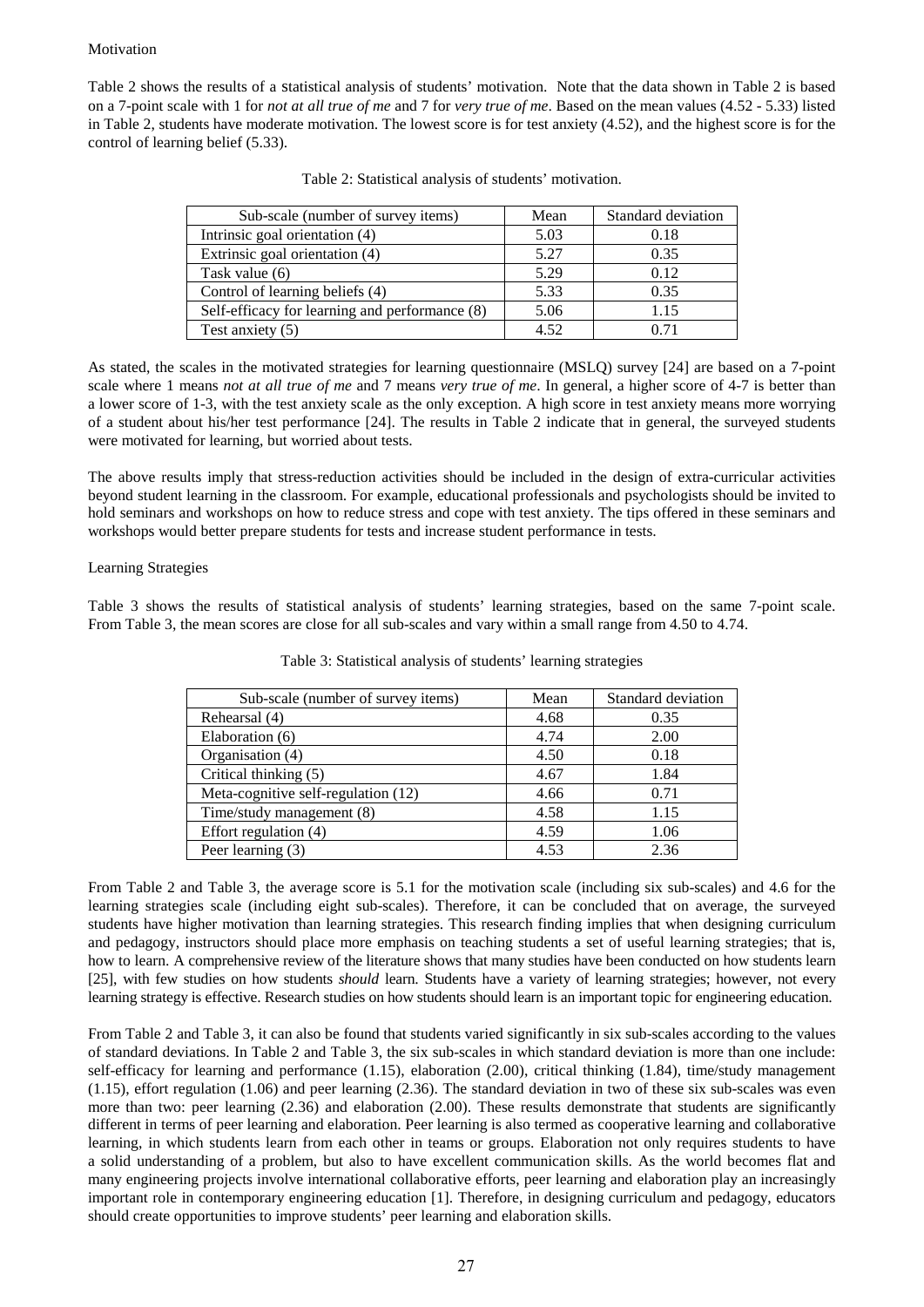#### LIMITATION OF THE PRESENT STUDY

The present study has two primary limitations. First, the number of participants  $(n = 42)$  involved is limited. The research would be enhanced if the sample size was increased. Second, the scope of the present study is limited in determining students' learning styles, motivation and learning strategies. A further study that co-relates the three factors to academic achievement would provide a better understanding on how these factors affect student learning.

### **CONCLUSIONS**

Overall, the surveyed students have balanced preferences for all learning style dimensions, except for visual learning (moderate preference). The research findings imply that instructors should pay attention to providing students with visual aids, as well as a detailed explanation of step-by-step procedures for problem-solving. Among the surveyed students, the average score was 5.1 for the motivation scale and 4.6 for learning strategies. The surveyed students have higher motivation than learning strategies. The research findings imply that instructors should also place emphasis on teaching students how to learn.

The analysis of the results has shown that for this group of engineering students, they have balanced preferences for all the learning style except for visual learning. Results indicate that most of the engineering students prefer to learn through visual means. The finding is similar to the results reported by other researchers. Therefore, for engineering students, instructors are encouraged to include visual-based instructional strategies to enhance students' learning. Instructors of engineering courses should give greater emphasis to preparing their teaching materials based on visual learning styles.

The results from the present study indicate that most of the students have a preference for more than one learning style. Instructors should be encouraged to prepare their instructional learning materials based on a balanced approach that is suitable for both sides of each of the four dimensions, to account for more than one of the learning style preferences. Using a balanced approach would also be suitable for students who are more likely to have a balanced preference learning style described earlier. Furthermore, from the findings of the study, instructors should guide students on how to learn subject matter in relation to the context of specific engineering discipline. Further research should examine how the construct of engineering students' learning strategies are related to their motivation to learn.

# ACKNOWLEDGEMENTS

This research was sponsored by the US Fulbright Scholar Program through a grant award made to Professor Ning Fang.

# REFERENCES

- 1. Yan, X. and Hu, Z., Relationship between the on-line learning environment and students' learning self-efficacy. *World Trans. on Engng. and Technol. Educ.*, 14, **1**, 31-38 (2016).
- 2. Berglund, A., Do we facilitate an innovative learning environment? Student efficacy in two engineering design projects. *Global J. of Engng. Educ.*, 14, **1**, 27-33 (2012).
- 3. Efklides, A., Metacognition and affect: What can metacognitve experiences tell us about the learning process? *Educational Research Review*, 1, **1**, 3-14 (2006).
- 4. Akturk, A.O. and Sahin, I., Literature review on metacognition and its measurement. *Procedia Social and Behavioral Sciences*, 15, 3731-3736 (2011).
- 5. Grigg, S.J. and Benson, L., Effects of student strategies on successful problem solving. *Proc. 2012 ASEE Annual Conf. & Expos.*, San Antonio, Taxes (2012).
- 6. Demirkan, H., An inquiry into the learning-style and knowledge-building preferences of interior architecture students. *Design Studies*, 44, 28-51 (2016).
- 7. Kolb, D.A., *Experiential Learning: Experience as the Source of Learning and Development.* Englewood Cliffs, NJ: Prentice-Hall (1984).
- 8. Felder, R.M. and Silverman, L.K., Learning and teaching styles in engineering education. *J. of Engng. Educ.*, 78, **7**, 674-681 (1988).
- 9. Cassidy, S., Learning styles: an overview of theories, models, and measures. *Educational Psychology: an Inter. J. of Experimental Educational Psychology*, 24, **4**, 419-444 (2004).
- 10. Schmeck, R.R. (Ed), *Learning Strategies and Learning Styles. Perspectives on Individual Differences*. New York, NY: Plenum Press (1988).
- 11. Coffield, F., Moseley, D., Hall, E. and Ecclestone, K., *Should we be Using Learning Styles? What Research has to Say to Practice*. London, UK: Learning and Skills Research Centre (2004).
- 12. Felder, R.M., Reaching the second tier. *J. of College Science Teaching*, 23, 286-290 (1993).
- 13. Zhao, X. and Chen, W., Correlation between learning motivation and learner autonomy for non-English majors. *World Trans. on Engng. and Technol. Educ.*, 12, **3**, 374-379 (2014).
- 14. Meece, J.L., Anderman, E.M. and Anderman, L.H., Classroom goal structure, student motivation, and academic achievement. *Annual Review of Psychology*, 57, 487-503 (2006).
- 15. Ames, C., Classrooms: goals, structures, and student motivation. *J. of Educational Psychology*, 84, **3**, 261-271 (1992).